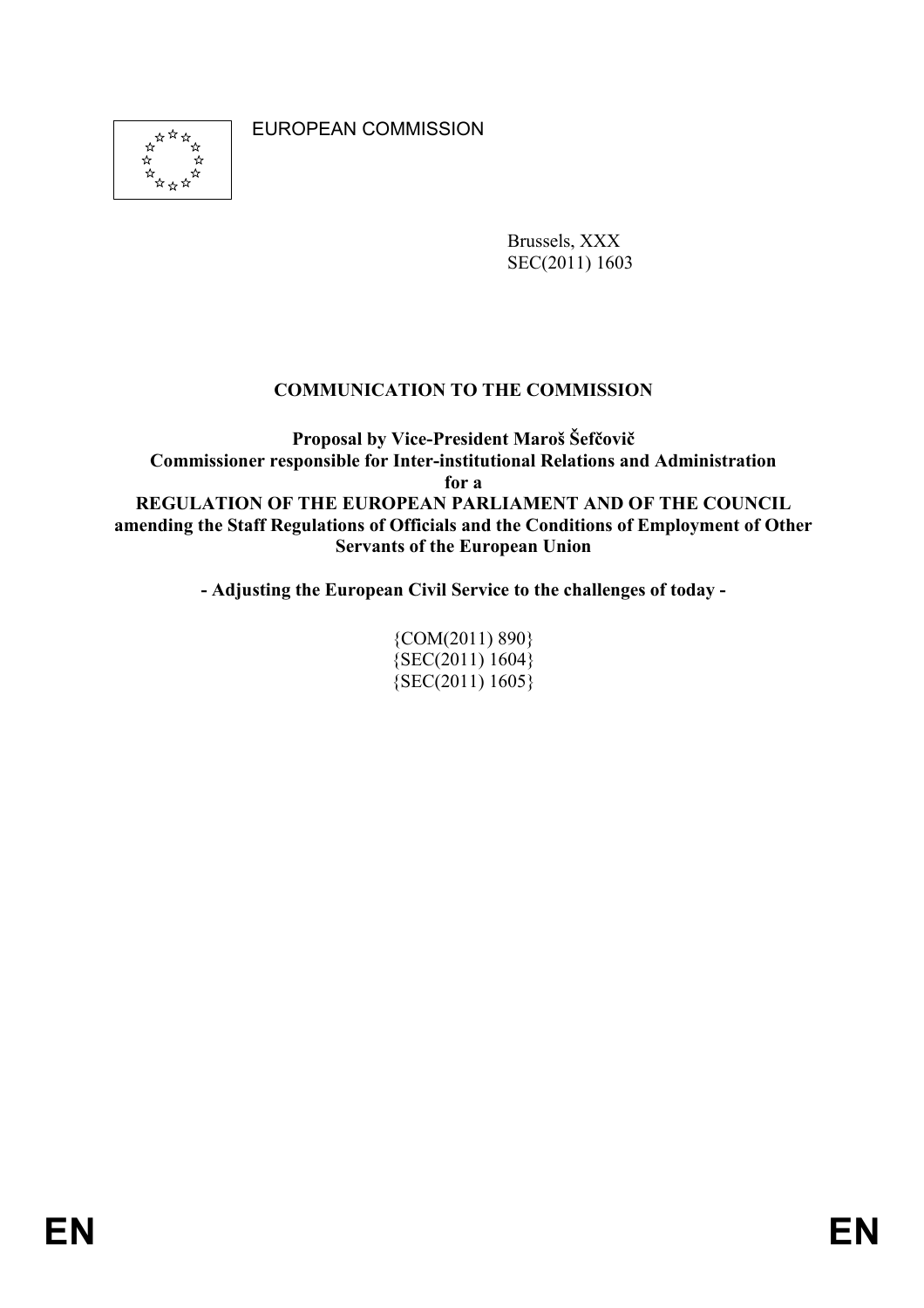# **COMMUNICATION TO THE COMMISSION**

**Proposal by Vice-President Maroš Šefčovič Commissioner responsible for Inter-institutional Relations and Administration**

**for a** 

**REGULATION OF THE EUROPEAN PARLIAMENT AND OF THE COUNCIL** 

**amending the Staff Regulations of Officials and the Conditions of Employment of Other** 

**Servants of the European Union** 

**- Adjusting the European Civil Service to the challenges of today -**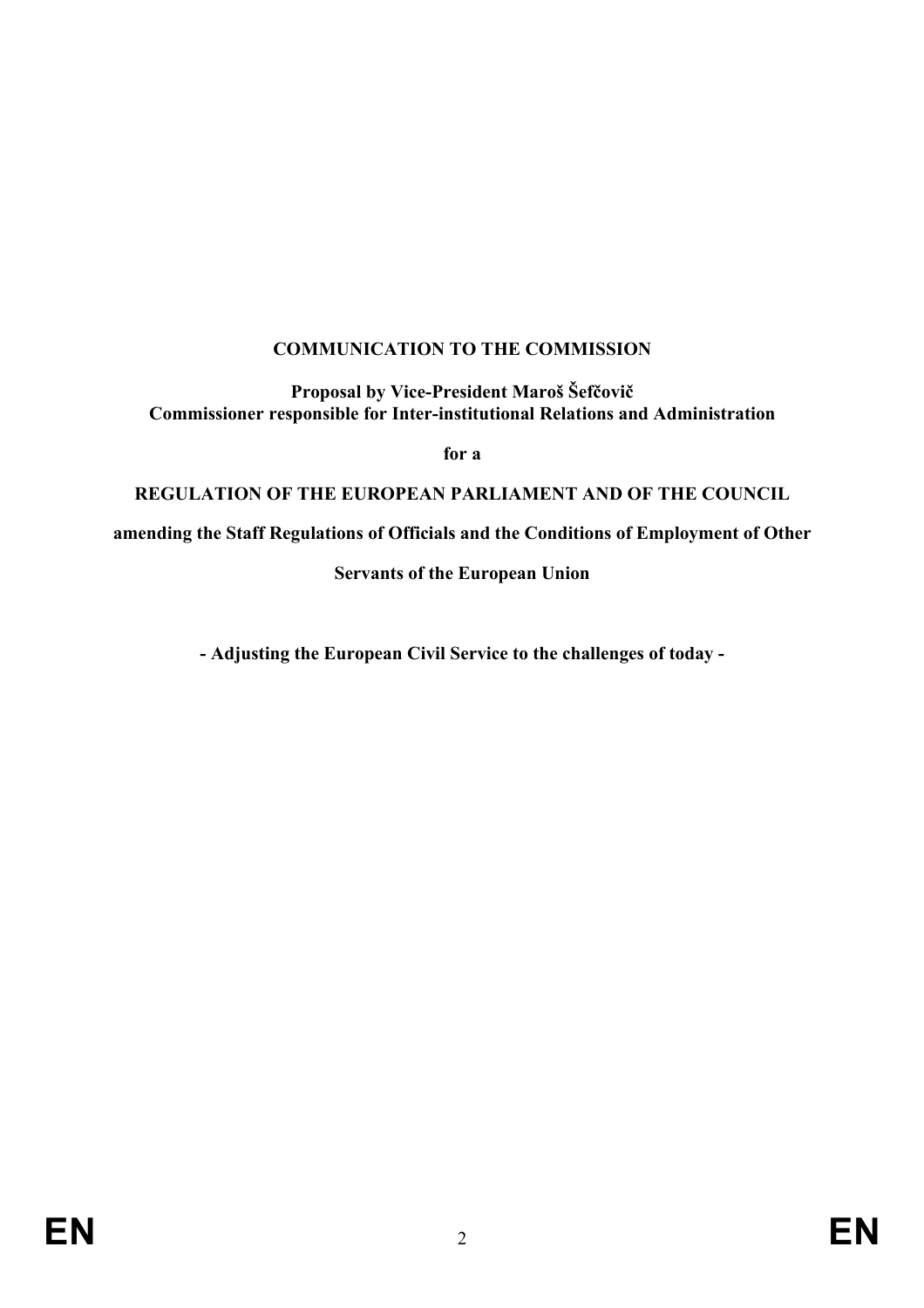### **1. INTRODUCTION**

- 1. The Staff Regulations of Officials and the Conditions of Employment of Other Servants (CEOS). lay down the rules, principles, obligations and working conditions for the staff of institutions, bodies and agencies of the European Union (EU). They are an essential tool to guarantee a European civil service of the highest standards which assists the institutions in fulfilling the tasks conferred upon them by the **Treaties**
- 2. In 2004, the EU reformed its civil service in depth and made its staff legislation one of the most modern of its time. The revised career system established two career streams for "administrators" (AD) and "assistants" (AST). Contract agents, a new category of staff with generally lower salaries, were introduced for personnel fulfilling non-core tasks. The salary grid for officials and temporary staff was revised, by allowing recruitment of staff at lower grades and, consequently with lower entry salaries. The reform also introduced more flexible and family-friendly working conditions by extending the maximum duration of leave on personal grounds and introducing parental leave. As regards the pension scheme, the normal retirement age was increased from 60 to 63 with transitional measures for staff members already in place, the pension accrual rate for newcomers was reduced from 2 % to 1.9 %, and the pension rights acquired after 1 May 2004 are no longer subject to correction coefficients for higher cost of living. The method for keeping the pension scheme in actuarial balance was laid down in Annex XII to the Staff Regulations and led to a significant increase in pension contribution rate. Lastly, a new method for adjusting the remuneration and pensions of European civil servants was adopted.
- 3. The mentioned changes were just some of those numerous brought about by the most recent and most comprehensive reform of the European civil service legislation since 1968. All these changes taken together have brought significant savings to the EU budget and their annual impact continues to increase. The reform of 2004 allowed the EU to save 3 billion Euros to date and will produce approximately another 5 billion Euros of savings between now and 2020. The Eurostat study on the long-term budgetary implications of pension costs showed that, in the long run, annual savings of the reform of 2004 on pension costs, leaving aside the impacts on other areas, will exceed 1 billion Euros.
- 4. The Treaty of Lisbon, which entered into force on 1 December 2009, introduced a number of changes such as the creation of the European External Action Service, wider application of ordinary legislative procedure, changes concerning the delegation of executive powers to the European Commission, which also have to be further reflected in the Staff Regulations and CEOS by the end of a transitional period.
- 5. Since the reform of 2004, the Staff Regulations and CEOS have been amended on two other occasions i.e. in 2007 when the accredited parliamentary assistants were included in the CEOS as other servants and in 2010 when the European External Action Service was established.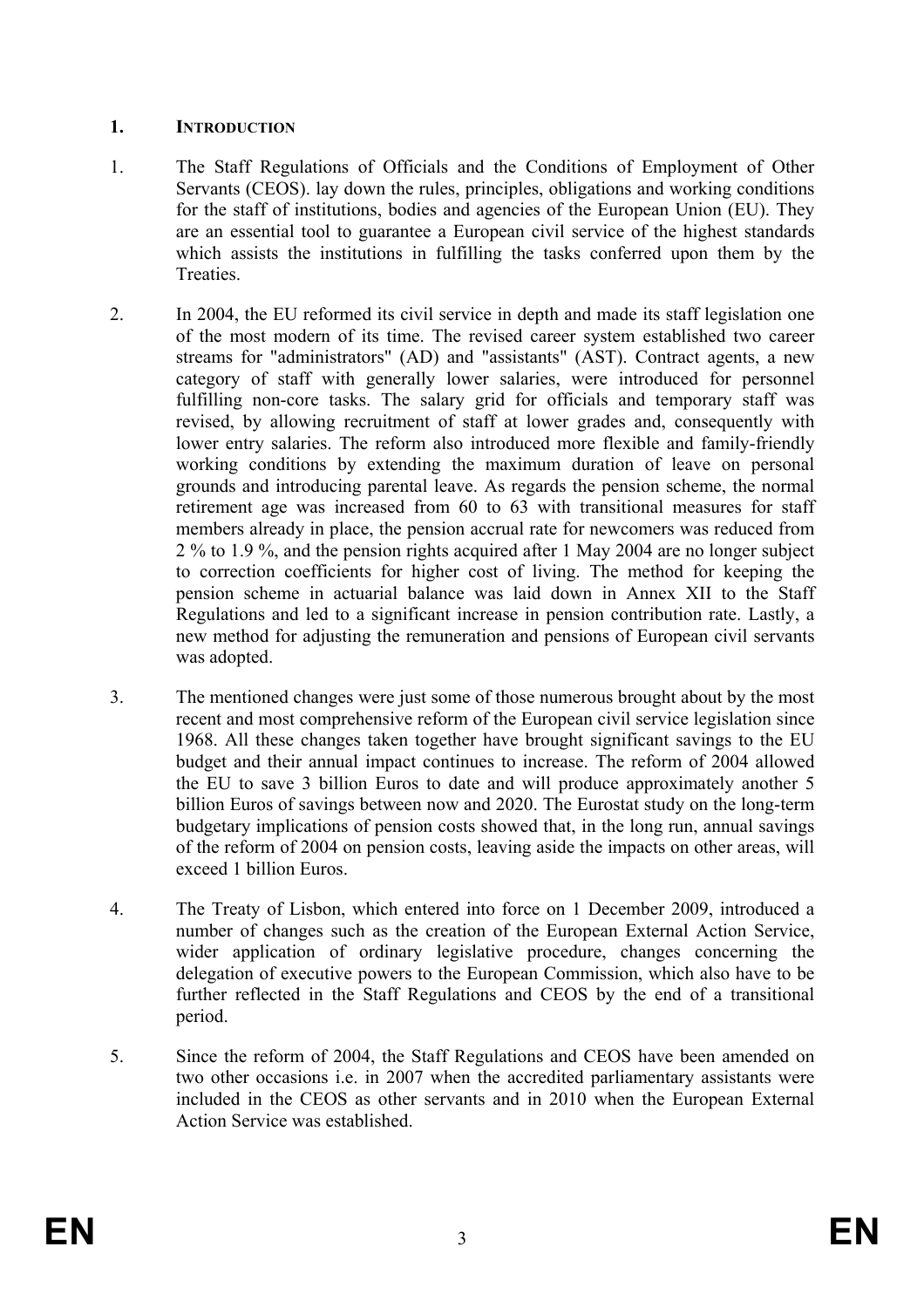- 6. Given the historic challenges the EU is facing today, the quality, commitment, independence and loyalty of its staff are more important than ever. At the same time, these challenges require a particular effort by each and every public administration and each and every member of its staff to improve efficiency and to adjust to the changing economic and social context in Europe.
- 7. Recent events in the global economy as well as the subsequent need to consolidate public finances cannot fail to have an impact on the European civil service and the administrations of all EU institutions, bodies and agencies. Administrative expenditure of the EU is a mere 5.8% of the multi-annual financial framework for 2007 – 2013 which itself represents around 1% of the EU's GDP. Nevertheless, it is important to demonstrate that all EU institutions and their staff continue their drive for efficiency and economy and are not out of touch with developments in many public administrations in Europe.
- 8. The Commission as an administration has lived up to this responsibility over recent years by following a policy of zero growth in posts, by meeting new political priorities through internal redeployment of staff, by putting in place tools and procedures to improve its internal organisation and efficiency and most recently by the proposal to freeze its administrative expenditure for the year 2012.
- 9. On 29 June 2011 the Commission adopted a proposal for the new multi-annual financial framework 2014 – 2020 which includes again a small, but important part related to the financing of the European civil service and the EU institutions, bodies and agencies.
- 10. In addition, the method for adjusting salaries and pensions that since 1972 proved to be a helpful tool for avoiding annual discussions on salary adjustments and, linked to them, possible strikes expires at the end of 2012. Given that its application was subject to political controversy in 2009 it is important to address the shortcomings that became apparent at that time. Moreover the computation system for the pension contribution rate expires on 30 June 2013 thus it is necessary to introduce a new system in line with a common actuarial practice.
- 11. Furthermore, on a number of specific issues, the European Parliament, the Council and other stakeholders have recently addressed requests to the Commission to examine possible areas for modernisation and increased efficiency in all EU institutions. These include among others requests on the application of the exception clause for the method, on the pension scheme of European civil servants including the early retirement measure and on the career structure in order to link closer the salary and responsibilities.
- 12. Given that the EU and all its institutions face tremendous challenges, the Commission proposal must strike a balance between the necessary drive for further efficiency and economies and the ability of these institutions to carry out their policies. This includes the needs of EU institutions as employers to attract and retain staff of the highest professional competence in various fields of expertise who are able to work in a multicultural and multilingual environment and who are ready to move and stay abroad with their families. In the light of upcoming retirements in EU institutions, which will mainly affect staff from the 15 Member States of the Union before 2004, it will be a particular challenge to maintain the geographical balance of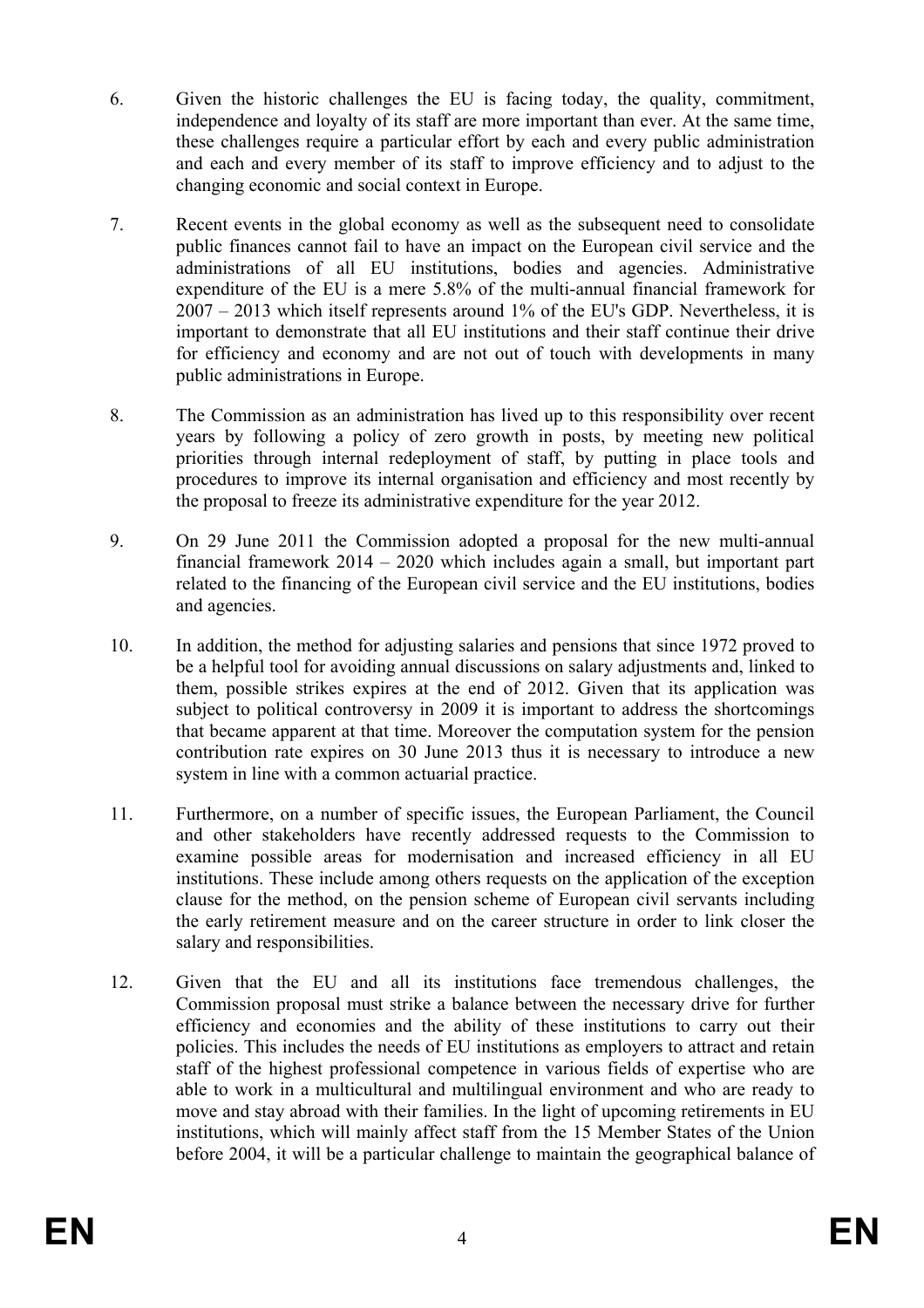all Member States among staff. Given the demographic changes in Europe, attracting and retaining excellent staff from all Member States will be even more difficult in the future.

- 13. In this context, the Commission's services have prepared a draft Commission proposal for a Regulation amending the Staff Regulations and CEOS. On 29 June 2011 the College took note of that draft Commission proposal and empowered Vice-President Šefčovič to launch the process of social dialogue with staff representatives and consultations with other EU institutions and the Staff Regulations Committee. The trade unions and the administrations of other EU institutions had been consulted and during these discussions a number of modifications were made in relation to the draft Commission proposal presented on 29 June 2011. The Commission took note of the revised draft Commission proposal on 24 November 2010.
- 14. The Commission's proposal for a Regulation amending the Staff Regulations and CEOS, which incorporates the results of the social dialogue with the staff representatives, the consultation of the Central Staff Committee and the mandatory consultation of the Staff Regulations Committee, constitutes the Commission's initiative to modernise the European civil service and adjust it to the challenges of today.

#### **2. DETAILS OF THE PROPOSAL**

15. The main elements of the proposal are as follows:

### **2.1. Staff cuts and increased working hours**

- (a) A 5% reduction of staff in all categories in each of EU institutions, bodies and agencies by 2018, compared to 2012 levels, by using normal turnover of staff (retirements and restraint in concluding new contracts). The obligation for all EU institutions, bodies and agencies to reduce the number of staff shall be reflected in the Staff Regulations. The impact of possible future enlargements and the intake of staff from new Member States should, however be dealt with separately.
- (b) The minimum obligatory working time for all staff in all EU institutions, bodies and agencies should increase from generally 37h30 to 40h per week without compensatory wage adjustments. The 5 % staff cut would require that every staff member take a share of the additional work burden, if the same policy objectives are to be achieved. The increase in additional hours will ensure that the EU civil servants maintain the same level of delivery capacity in the face of on-going challenges.

### **2.2. Retirement**

(c) The normal retirement age - which was increased from 60 to 63 in the 2004 reform - should be further increased to 65. The trend throughout Europe is for retirement ages to increase, as all Member States face the problem of ageing populations and a corresponding increase of the pension bill. With an annual accrual rate of 1.9% for those recruited after 1 May 2004, it takes 36.8 years of service to acquire full pension rights of 70% in the European Civil Service.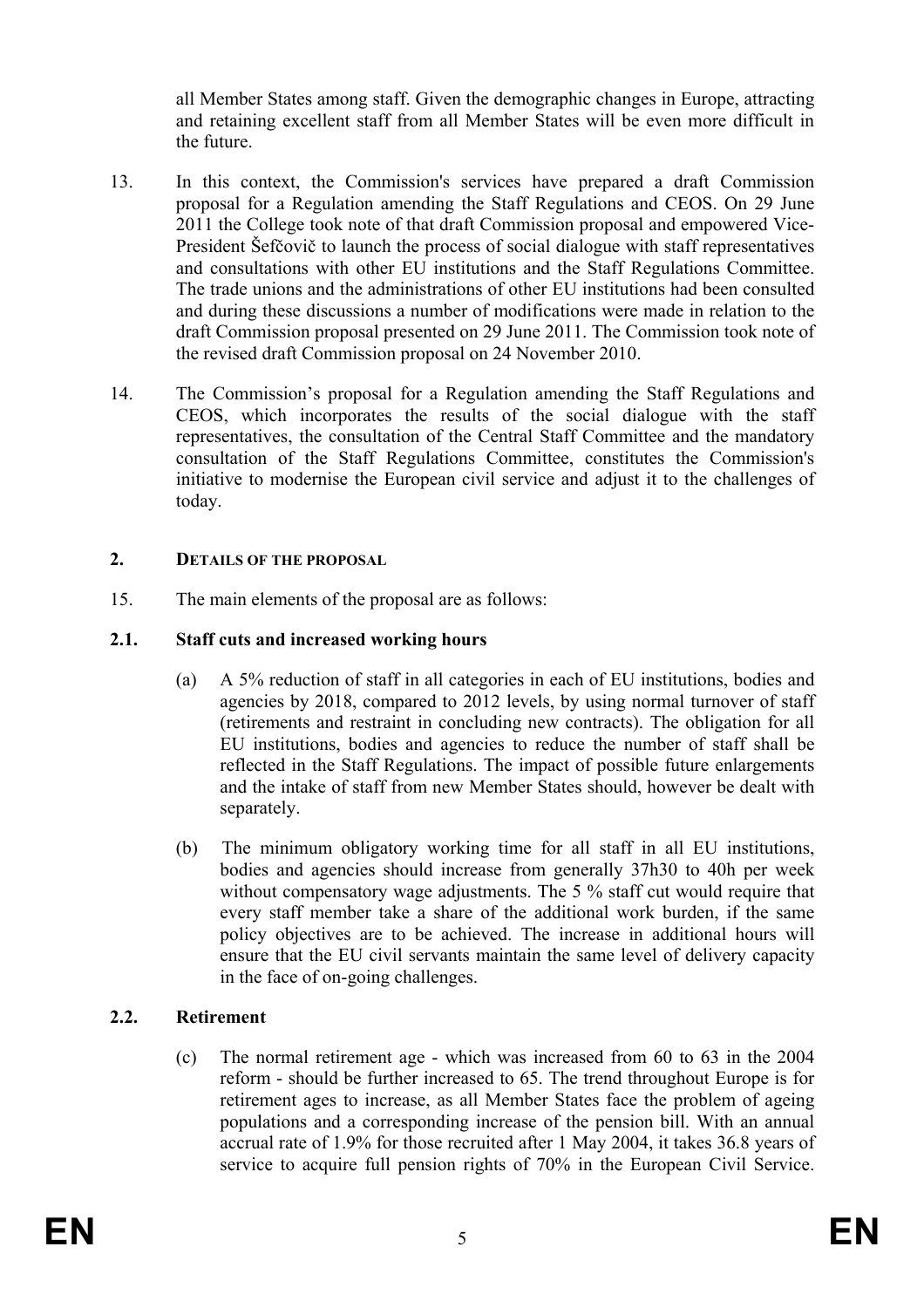Given that the average recruitment age is around 35, many officials will not have accumulated full pension rights by the time they reach the normal retirement age.

- (d) The possibility to work on request until 67 should be made easier and more attractive.
- (e) The minimum age for early retirement with reduction of acquired pension rights should be increased from 55 to 58. The minimum age for early retirement without reduction of acquired pension rights should also be increased from 55 to 58.
- (f) Access to the early retirement scheme without reduction of acquired pension rights, which currently applies to around 80 individuals per year in all European institutions, bodies and agencies, should be significantly limited.
- (g) The computation system for the pension contribution rate should be adjusted by increasing the moving average for interest rates and salary growth to 30 years. This would align the methodology to international actuarial practice and stabilise the pension contribution rate.

#### **2.3. The method**

- (h) The method to adjust salaries and pensions should be prolonged by 10 years and revised. As of 1 January 2013 the new method should preserve the principle of parallelism between the evolution of salaries of national civil servants and that of the European civil servants, be substantially simplified and applied automatically. All Member States should be used as a sample. Since the adjustment value is based on a purely statistical calculation which itself is based on the decisions taken by Member States for their national civil servants, no legislative act will be required at EU level for the annual adjustment. After Eurostat delivers the value based on the figures submitted by national statistical offices, the Appointing Authorities of the Institutions would publish the updated figures to inform the staff and would proceed with payments.
- (i) The new exception clause as a part of the revised method should allow Commission to react appropriately to an economic crisis. It should provide the possibility to take into account the impact of future salary-related measures adopted by Member States for their national civil servants in reaction to a crisis.

#### **2.4. Solidarity levy of 6%**

(j) The application of the new method should be accompanied by a new solidarity levy of 6%, applicable from 1 January 2013 until 31 December 2022. It replaces the current special levy of 5.5% which was established in 2004 with an initial rate of 2.5% and which expires on 31 December 2012..

### **2.5. Careers**

(k) The new AST/SC function group should be introduced for secretarial and clerical staff in the EU institutions which should be different from the AST function group. AST/SC salaries and promotion rates should establish a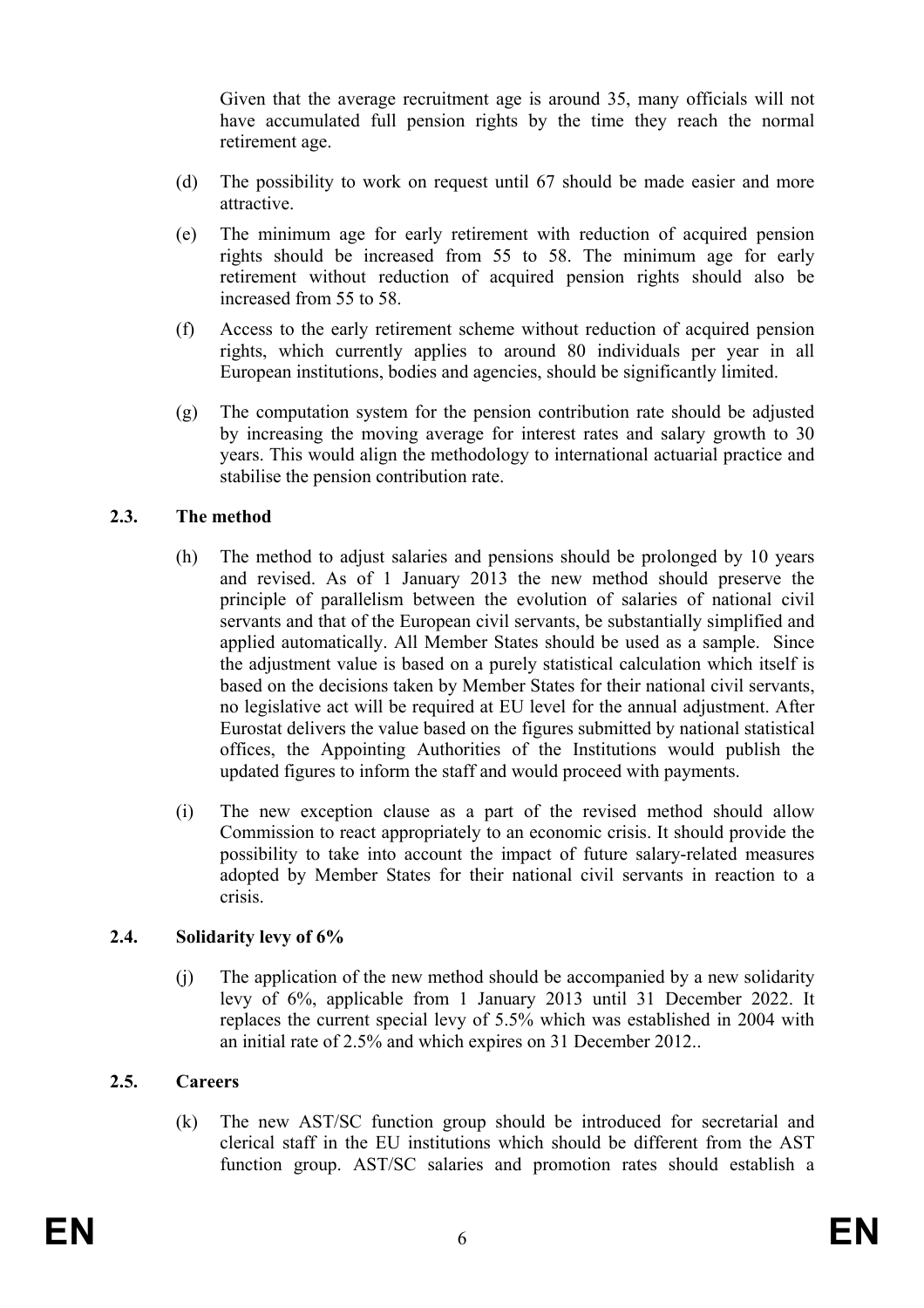suitable correspondence between their level of responsibility and the level of remuneration.

- (l) The maximum duration of contracts for contract staff in the EU institutions should be raised from 3 years to 6 years.
- (m) The two highest grades in the AST category of officials should be accessible only for the best performing assistants who successfully pass a selection procedure for a post which requires the highest level of expertise and represents the highest level of responsibility in this category. This would establish a clear link between responsibilities and grade in AST function group.

### **2.6. Changes in allowances**

- (n) The number of days for staff members travelling to their place of origin should be limited to a maximum 3 days per year instead of the current maximum of 6 days.
- (o) The method for calculating the distance between the place of employment and the place of origin, which determines the level of the allowance for the annual trip home as well as the trip linked to taking up duty, end of service and transfer, should be modernised. This would have an effect of reducing both the level of individual allowances and the associated administrative burden.
- (p) The rules on the reimbursement of removal costs should be simplified by introducing the cost ceilings to be determined in general implementing provisions which take account of the European civil servant's family situation and of the average cost of removal and associated insurance.
- (q) The rules on missions should take account of the specific situation of EU institutions whose staff members must frequently go on mission to other principal places of work. In such cases the reimbursement of accommodation costs should be possible on the basis of a flat-rate amount.

## **2.7. Working conditions**

(r) In order to bring more clarity to the debate about family-friendly working conditions, the possibility for each EU institution to establish flexible working arrangements as are commonly used in the private and public sector should be explicitly provided in the Staff Regulations and CEOS. Management, however, should not be included in the general flexitime scheme which is applicable to all staff due the nature of their duties which is specific compared to nonmanagement staff.

### **2.8. Geographic balance**

(s) The corrective measures to address long lasting and significant geographical imbalances in recruitment of European civil servants should be possible. However, their scope and design should be outlined in general implementing provisions and after five years the Commission should present a report on the geographical balance and correction measures in case they were taken.